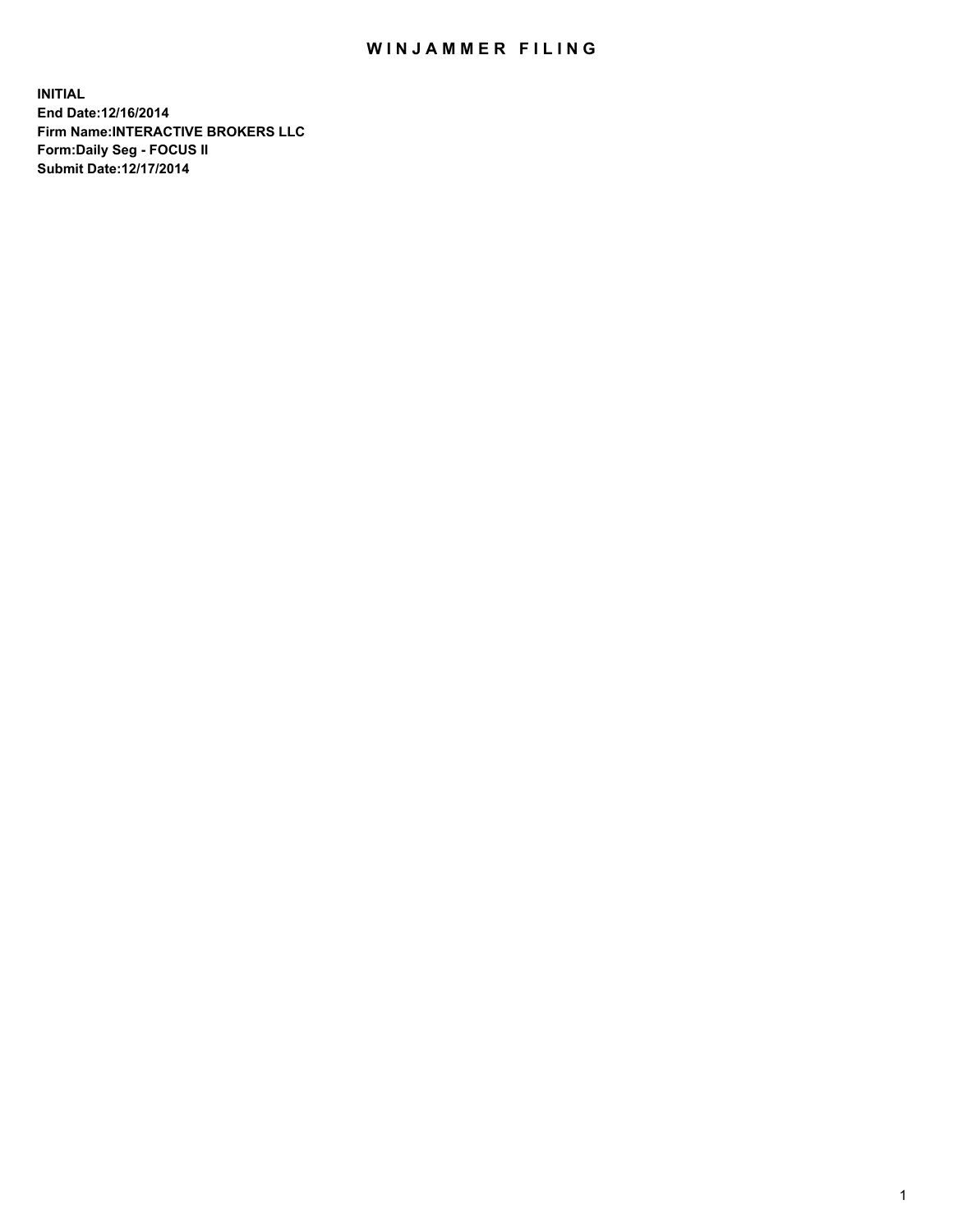## **INITIAL End Date:12/16/2014 Firm Name:INTERACTIVE BROKERS LLC Form:Daily Seg - FOCUS II Submit Date:12/17/2014 Daily Segregation - Cover Page**

| Name of Company<br><b>Contact Name</b><br><b>Contact Phone Number</b><br><b>Contact Email Address</b>                                                                                                                                                                                                                          | <b>INTERACTIVE BROKERS LLC</b><br><b>Michael Ellman</b><br>203-422-8926<br>mellman@interactivebrokers.co<br>$m$ |
|--------------------------------------------------------------------------------------------------------------------------------------------------------------------------------------------------------------------------------------------------------------------------------------------------------------------------------|-----------------------------------------------------------------------------------------------------------------|
| FCM's Customer Segregated Funds Residual Interest Target (choose one):<br>a. Minimum dollar amount: ; or<br>b. Minimum percentage of customer segregated funds required:% ; or<br>c. Dollar amount range between: and; or<br>d. Percentage range of customer segregated funds required between:% and%.                         | <u>0</u><br><u>0</u><br>155,000,000 245,000,000<br>0 <sub>0</sub>                                               |
| FCM's Customer Secured Amount Funds Residual Interest Target (choose one):<br>a. Minimum dollar amount: ; or<br>b. Minimum percentage of customer secured funds required:% ; or<br>c. Dollar amount range between: and; or<br>d. Percentage range of customer secured funds required between:% and%.                           | <u>0</u><br>0<br>80,000,000 120,000,000<br>0 <sub>0</sub>                                                       |
| FCM's Cleared Swaps Customer Collateral Residual Interest Target (choose one):<br>a. Minimum dollar amount: ; or<br>b. Minimum percentage of cleared swaps customer collateral required:% ; or<br>c. Dollar amount range between: and; or<br>d. Percentage range of cleared swaps customer collateral required between:% and%. | $\overline{\mathbf{0}}$<br>$\underline{\mathbf{0}}$<br>0 <sub>0</sub><br>0 <sub>0</sub>                         |
| Current ANC:on<br><b>Broker Dealer Minimum</b><br>Debit/Deficit - CustomersCurrent AmountGross Amount<br>Domestic Debit/Deficit<br>Foreign Debit/Deficit                                                                                                                                                                       | 2,444,873,506 16-DEC-2014<br>294,268,068<br>5,666,745<br>7,482,003 0                                            |
| Debit/Deficit - Non CustomersCurrent AmountGross Amount<br>Domestic Debit/Deficit<br>Foreign Debit/Deficit<br>Proprietary Profit/Loss<br>Domestic Profit/Loss                                                                                                                                                                  | 0 <sub>0</sub><br>0 <sub>0</sub><br><u>0</u>                                                                    |
| Foreign Profit/Loss<br>Proprietary Open Trade Equity<br>Domestic OTE<br>Foreign OTE<br><b>SPAN</b><br><b>Customer SPAN Calculation</b>                                                                                                                                                                                         | <u>0</u><br><u>0</u><br><u>0</u>                                                                                |
| Non-Customer SPAN Calcualation<br><b>Proprietary Capital Charges</b><br>Minimum Dollar Amount Requirement<br>Other NFA Dollar Amount Requirement                                                                                                                                                                               | 1,084,288,410<br>35,341,506<br><u>0</u><br>20,000,000 [7465]<br>21,553,951 [7475]                               |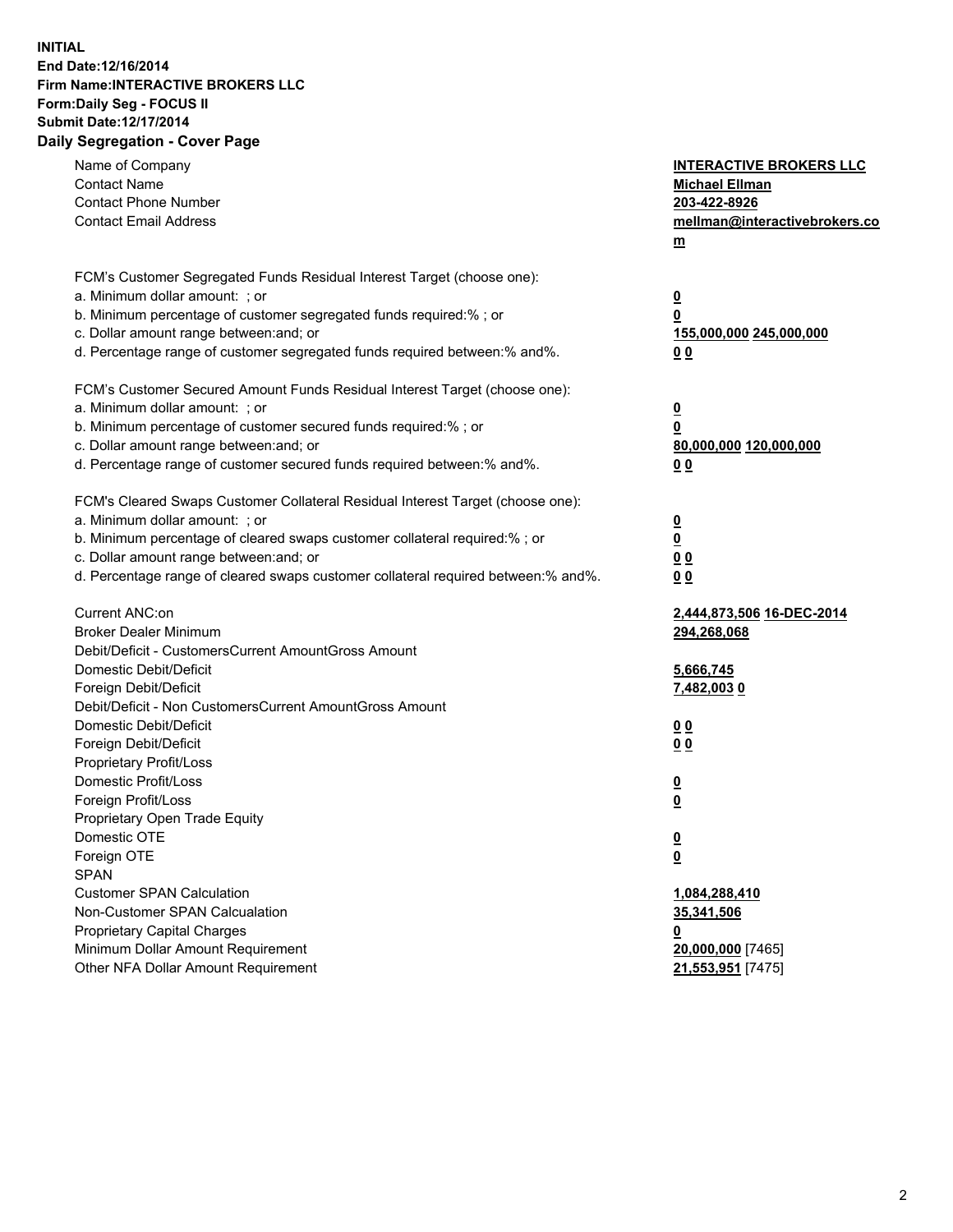## **INITIAL End Date:12/16/2014 Firm Name:INTERACTIVE BROKERS LLC Form:Daily Seg - FOCUS II Submit Date:12/17/2014**

| <b>Daily Segregation - Secured Amounts</b> |                                                                                             |                                   |  |  |
|--------------------------------------------|---------------------------------------------------------------------------------------------|-----------------------------------|--|--|
|                                            | Foreign Futures and Foreign Options Secured Amounts                                         |                                   |  |  |
|                                            | Amount required to be set aside pursuant to law, rule or regulation of a foreign            | $0$ [7305]                        |  |  |
|                                            | government or a rule of a self-regulatory organization authorized thereunder                |                                   |  |  |
| 1.                                         | Net ledger balance - Foreign Futures and Foreign Option Trading - All Customers             |                                   |  |  |
|                                            | A. Cash                                                                                     | 400,694,878 [7315]                |  |  |
|                                            | B. Securities (at market)                                                                   | <u>0</u> [7317]                   |  |  |
| 2.                                         | Net unrealized profit (loss) in open futures contracts traded on a foreign board of trade   | <u>-48,296,415</u> [7325]         |  |  |
| 3.                                         | Exchange traded options                                                                     |                                   |  |  |
|                                            | a. Market value of open option contracts purchased on a foreign board of trade              | 231,980 [7335]                    |  |  |
|                                            | b. Market value of open contracts granted (sold) on a foreign board of trade                | $-85,596$ [7337]                  |  |  |
| 4.                                         | Net equity (deficit) (add lines 1.2. and 3.)                                                | 352,544,847 [7345]                |  |  |
| 5.                                         | Account liquidating to a deficit and account with a debit balances - gross amount           | 7,482,003 [7351]                  |  |  |
|                                            | Less: amount offset by customer owned securities                                            | 0 [7352] 7,482,003 [7354]         |  |  |
| 6.                                         | Amount required to be set aside as the secured amount - Net Liquidating Equity              | 360,026,850 [7355]                |  |  |
|                                            | Method (add lines 4 and 5)                                                                  |                                   |  |  |
| 7.                                         | Greater of amount required to be set aside pursuant to foreign jurisdiction (above) or line | 360,026,850 [7360]                |  |  |
|                                            | 6.                                                                                          |                                   |  |  |
|                                            | FUNDS DEPOSITED IN SEPARATE REGULATION 30.7 ACCOUNTS                                        |                                   |  |  |
| 1.                                         | Cash in banks                                                                               |                                   |  |  |
|                                            | A. Banks located in the United States                                                       | 344,506,391 [7500]                |  |  |
|                                            | B. Other banks qualified under Regulation 30.7                                              | 0 [7520] 344,506,391 [7530]       |  |  |
| 2.                                         | Securities                                                                                  |                                   |  |  |
|                                            | A. In safekeeping with banks located in the United States                                   | $0$ [7540]                        |  |  |
| 3.                                         | B. In safekeeping with other banks qualified under Regulation 30.7                          | 0 [7560] 0 [7570]                 |  |  |
|                                            | Equities with registered futures commission merchants<br>A. Cash                            | $0$ [7580]                        |  |  |
|                                            | <b>B.</b> Securities                                                                        | $0$ [7590]                        |  |  |
|                                            | C. Unrealized gain (loss) on open futures contracts                                         | $0$ [7600]                        |  |  |
|                                            | D. Value of long option contracts                                                           | $0$ [7610]                        |  |  |
|                                            | E. Value of short option contracts                                                          | 0 [7615] 0 [7620]                 |  |  |
| 4.                                         | Amounts held by clearing organizations of foreign boards of trade                           |                                   |  |  |
|                                            | A. Cash                                                                                     | $0$ [7640]                        |  |  |
|                                            | <b>B.</b> Securities                                                                        | $0$ [7650]                        |  |  |
|                                            | C. Amount due to (from) clearing organization - daily variation                             | $0$ [7660]                        |  |  |
|                                            | D. Value of long option contracts                                                           | $0$ [7670]                        |  |  |
|                                            | E. Value of short option contracts                                                          | 0 [7675] 0 [7680]                 |  |  |
| 5.                                         | Amounts held by members of foreign boards of trade                                          |                                   |  |  |
|                                            | A. Cash                                                                                     | 133,709,557 [7700]                |  |  |
|                                            | <b>B.</b> Securities                                                                        | $0$ [7710]                        |  |  |
|                                            | C. Unrealized gain (loss) on open futures contracts                                         | -13,713,418 [7720]                |  |  |
|                                            | D. Value of long option contracts                                                           | <b>229,318</b> [7730]             |  |  |
|                                            | E. Value of short option contracts                                                          | -85,592 [7735] 120,139,865 [7740] |  |  |
| 6.                                         | Amounts with other depositories designated by a foreign board of trade                      | 0 [7760]                          |  |  |
| 7.                                         | Segregated funds on hand                                                                    | $0$ [7765]                        |  |  |
| 8.                                         | Total funds in separate section 30.7 accounts                                               | 464,646,256 [7770]                |  |  |
| 9.                                         | Excess (deficiency) Set Aside for Secured Amount (subtract line 7 Secured Statement         | 104,619,406 [7380]                |  |  |
|                                            | Page 1 from Line 8)                                                                         |                                   |  |  |
| 10.                                        | Management Target Amount for Excess funds in separate section 30.7 accounts                 | 80,000,000 [7780]                 |  |  |
| 11.                                        | Excess (deficiency) funds in separate 30.7 accounts over (under) Management Target          | 24,619,406 [7785]                 |  |  |
|                                            |                                                                                             |                                   |  |  |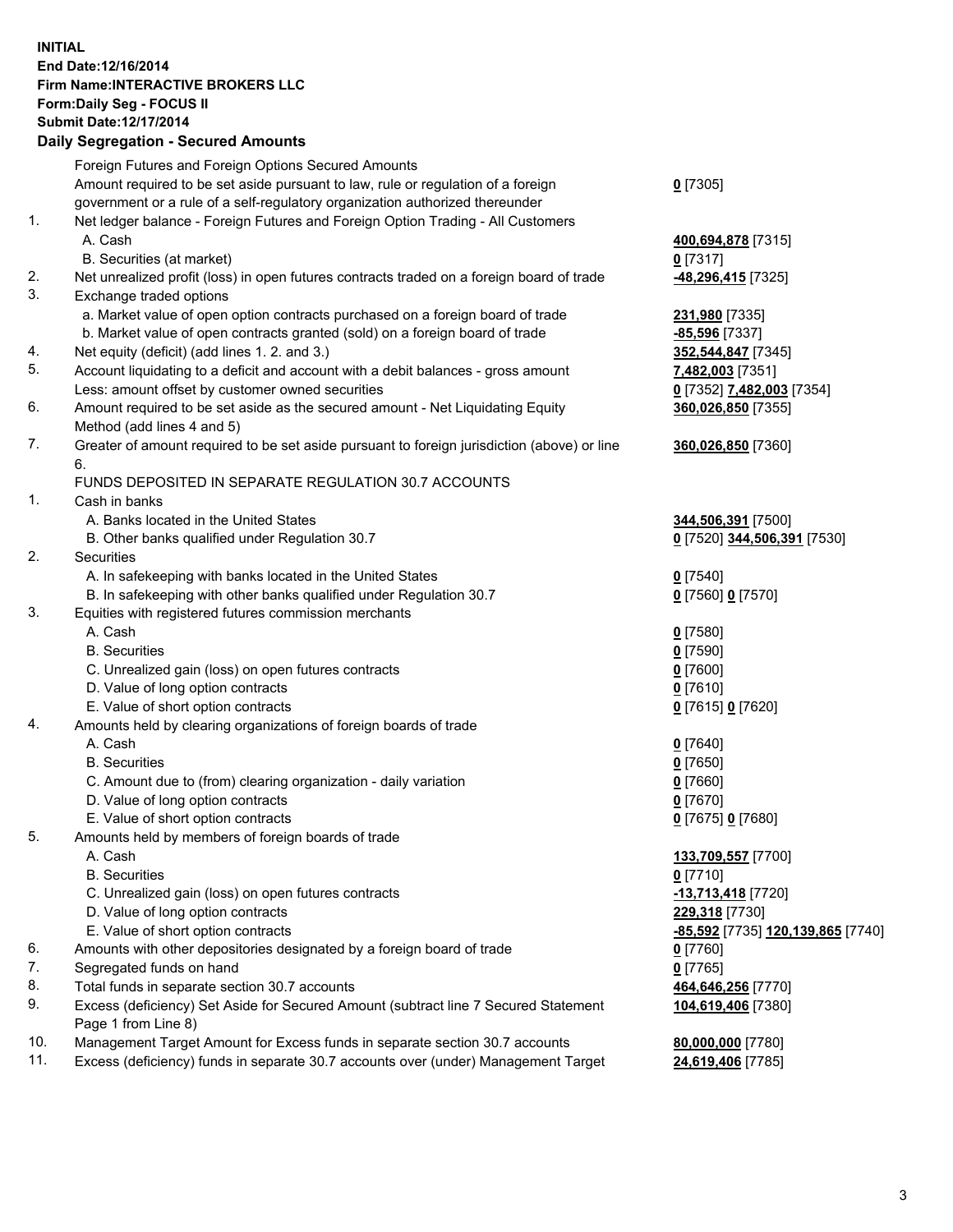**INITIAL End Date:12/16/2014 Firm Name:INTERACTIVE BROKERS LLC Form:Daily Seg - FOCUS II Submit Date:12/17/2014 Daily Segregation - Segregation Statement** SEGREGATION REQUIREMENTS(Section 4d(2) of the CEAct) 1. Net ledger balance A. Cash **2,377,096,271** [7010] B. Securities (at market) **0** [7020] 2. Net unrealized profit (loss) in open futures contracts traded on a contract market **-36,316,232** [7030] 3. Exchange traded options A. Add market value of open option contracts purchased on a contract market **150,937,855** [7032] B. Deduct market value of open option contracts granted (sold) on a contract market **-284,491,174** [7033] 4. Net equity (deficit) (add lines 1, 2 and 3) **2,207,226,720** [7040] 5. Accounts liquidating to a deficit and accounts with debit balances - gross amount **5,242,777** [7045] Less: amount offset by customer securities **0** [7047] **5,242,777** [7050] 6. Amount required to be segregated (add lines 4 and 5) **2,212,469,497** [7060] FUNDS IN SEGREGATED ACCOUNTS 7. Deposited in segregated funds bank accounts A. Cash **263,065,736** [7070] B. Securities representing investments of customers' funds (at market) **1,248,935,476** [7080] C. Securities held for particular customers or option customers in lieu of cash (at market) **0** [7090] 8. Margins on deposit with derivatives clearing organizations of contract markets A. Cash **16,440,233** [7100] B. Securities representing investments of customers' funds (at market) **78,767,538** [7110] C. Securities held for particular customers or option customers in lieu of cash (at market) **0** [7120] 9. Net settlement from (to) derivatives clearing organizations of contract markets **4,940,325** [7130] 10. Exchange traded options A. Value of open long option contracts **1,011,919** [7132] B. Value of open short option contracts **-7,140,134** [7133] 11. Net equities with other FCMs A. Net liquidating equity **-116,162,171** [7140] B. Securities representing investments of customers' funds (at market) **914,977,660** [7160] C. Securities held for particular customers or option customers in lieu of cash (at market) **0** [7170] 12. Segregated funds on hand **0** [7150] 13. Total amount in segregation (add lines 7 through 12) **2,404,836,582** [7180] 14. Excess (deficiency) funds in segregation (subtract line 6 from line 13) **192,367,085** [7190] 15. Management Target Amount for Excess funds in segregation **155,000,000** [7194]

16. Excess (deficiency) funds in segregation over (under) Management Target Amount Excess

**37,367,085** [7198]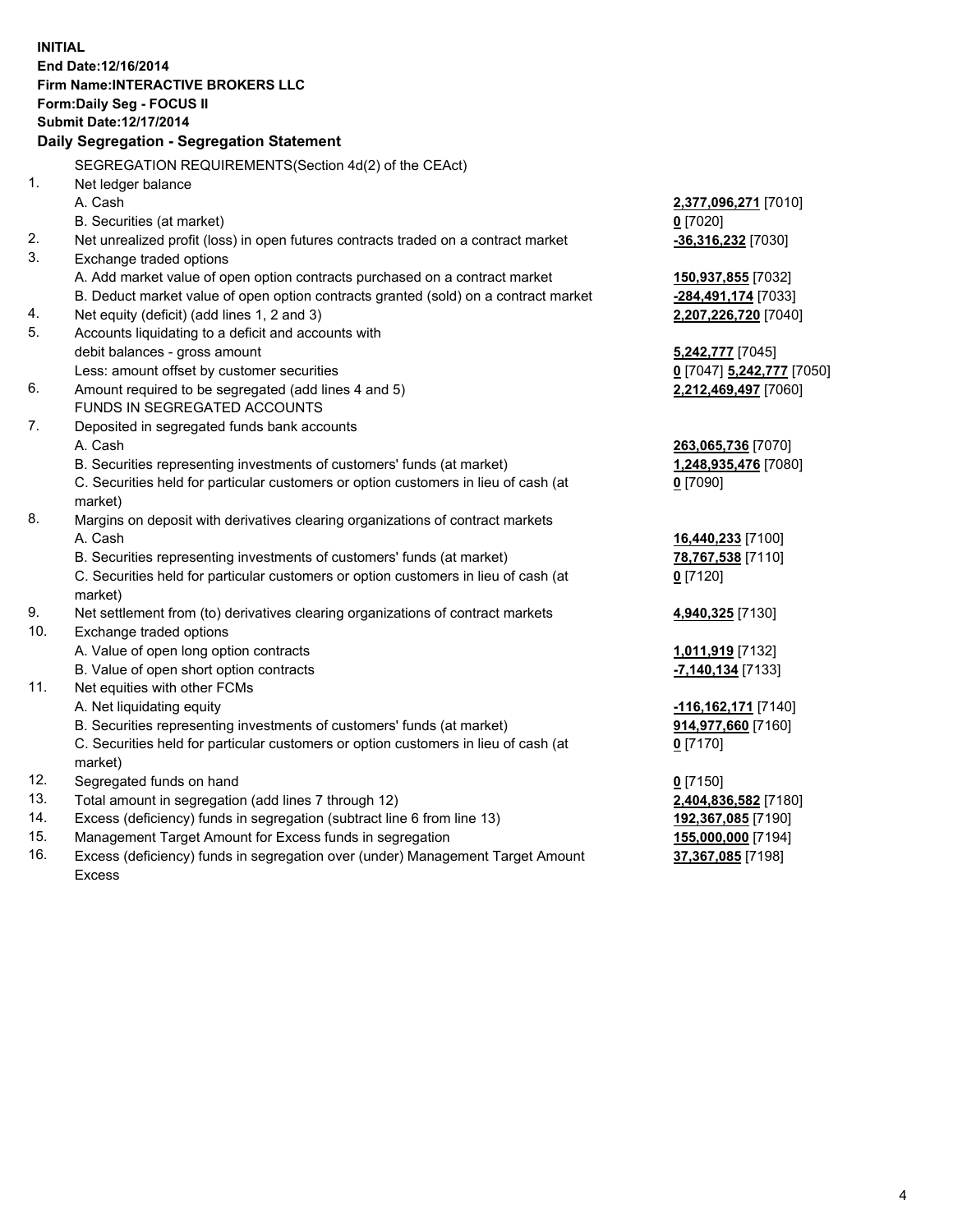## **INITIAL End Date:12/16/2014 Firm Name:INTERACTIVE BROKERS LLC Form:Daily Seg - FOCUS II Submit Date:12/17/2014 Daily Segregation - Supplemental**

| $\blacksquare$               | Total gross margin deficiencies - Segregated Funds Origin                              | 253,222 [9100] |
|------------------------------|----------------------------------------------------------------------------------------|----------------|
| $\blacksquare$               | Total gross margin deficiencies - Secured Funds Origin                                 | 58,969 [9101]  |
| $\blacksquare$               | Total gross margin deficiencies - Cleared Swaps Customer Collateral Funds Origin       | $0$ [9102]     |
| $\blacksquare$               | Total gross margin deficiencies - Noncustomer and Proprietary Accounts Origin          | 0 [9103]       |
| $\blacksquare$               | Total number of accounts contributing to total gross margin deficiencies - Segregated  | 19 [9104]      |
|                              | <b>Funds Origin</b>                                                                    |                |
| $\blacksquare$               | Total number of accounts contributing to total gross margin deficiencies - Secured     | $6$ [9105]     |
|                              | Funds Origin                                                                           |                |
| $\qquad \qquad \blacksquare$ | Total number of accounts contributing to the total gross margin deficiencies - Cleared | $0$ [9106]     |
|                              | Swaps Customer Collateral Funds Origin                                                 |                |
| -                            | Total number of accounts contributing to the total gross margin deficiencies -         | $0$ [9107]     |
|                              | Noncustomer and Proprietary Accounts Origin                                            |                |
| -                            | Upload a copy of the firm's daily margin report the FCM uses to issue margin calls     |                |
|                              | which corresponds with the reporting date.                                             |                |

12.16.2014 Commodity Margin Deficiency Report.xls